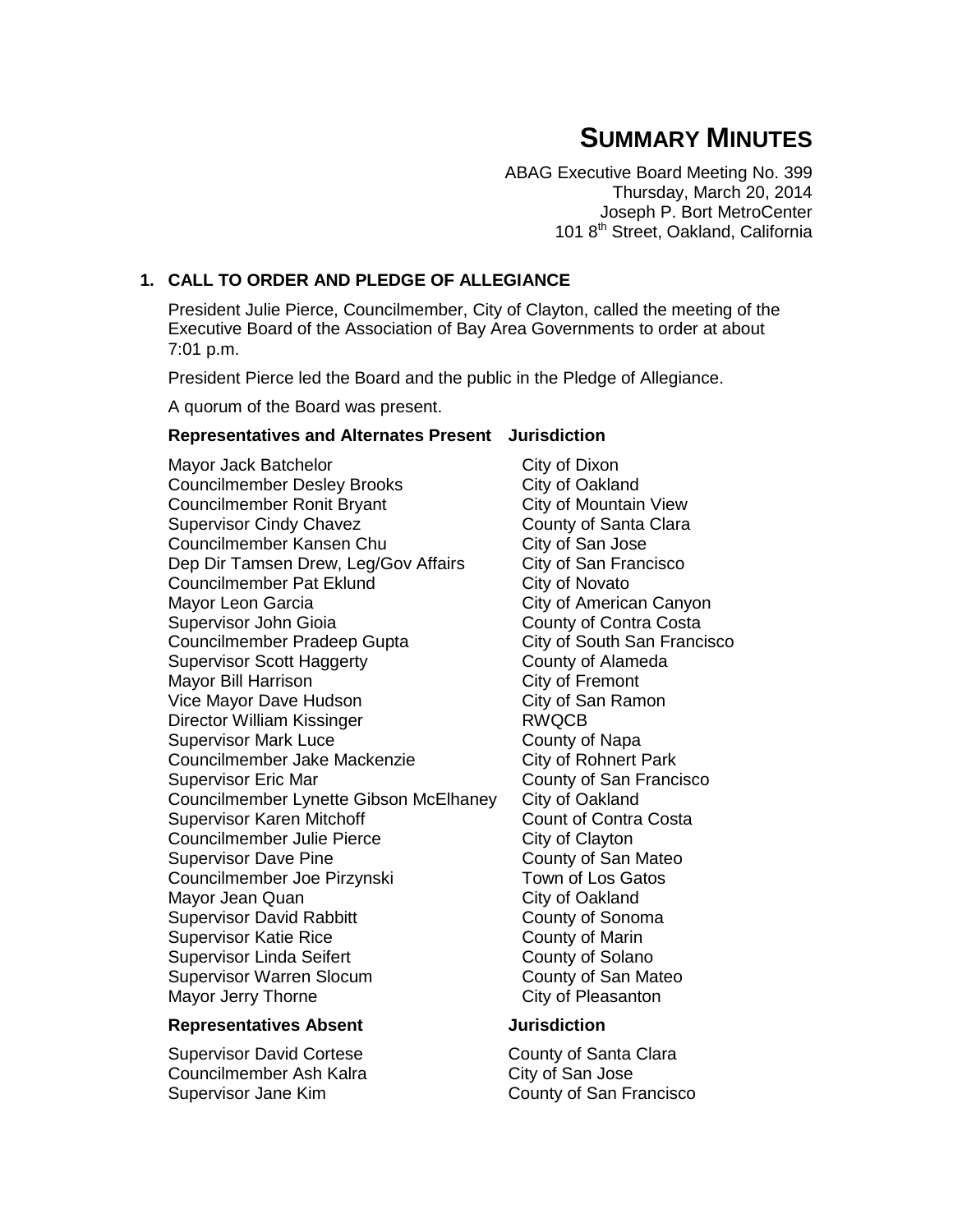Mayor Edwin Lee **City of San Francisco** Councilmember Sam Liccardo City of San Jose Mayor Mary Ann Nihart City of Pacifica Dep Dir Joaquin Torres, Econ/Workforce Dev City of San Francisco Supervisor Richard Valle County of Alameda

# **2. PUBLIC COMMENT**

There were no public comments.

# **3. ANNOUNCEMENTS**

There were no announcements.

# **4. PRESIDENT'S REPORT**

President Pierce presented Mark Luce, Supervisor, County of Napa, with a president's gavel in appreciation for his service a ABAG President from January 2012 through January 2014.

President Pierce reported on the following:

The ABAG Legislative Workshop and Reception was on February 26, 2014, in Sacramento. The workshop and reception was well attended. Speakers included Assemblymember Nancy Skinner, Chair, Assembly Budget Committee; Assemblymember Toni Atkins, Incoming Assembly Majority Leader; Claudia Cappio, Director, Housing and Community Development; and Bill Higgins, Executive Director, California Association of Councils of Governments.

The ABAG Administrative Committee retreat was on March 6 and March 7, 2014, in Lafayette. Discussions included PDA Implementation: Affordable Housing and Infrastructure Finance; Resilience to Disaster and Climate Readiness; Messaging: Website Redesign and Delegate Meetings; Economic Development Research and Coordination; ABAG Research Unit and MTC Modeling Unit; PCA Criteria Revision; Regional Prosperity Strategy—HUD Grant; ABAG Strategies into the Future.

Delegate meetings were held in Alameda County on February 20, 2014, hosted by Scott Haggerty, Supervisor, County of Alameda, and in Solano County on March 14, 2014, hosted by Linda Seifert, Supervisor, County of Solano. A delegate meeting is scheduled for Sonoma County on March 28, 2014, hosted by David Rabbitt, Supervisor, County of Sonoma and Jake Mackenzie, Councilmember, City of Rohnert Park.

The Spring General Assembly and Business meeting is on April 17, 2014, at the Oakland Marriott City Center. Members were asked to contact the General Assembly delegates in their respective counties to attend.

# **5. EXECUTIVE DIRECTOR'S REPORT**

Ezra Rapport, ABAG Executive Director, announced that the deadline for members to file their Fair Political Practices Commission Statement of Economic Interests, Form 700, with the Clerk of the Board is April 1, 2014.

He reported that ABAG submitted its application for a third Strategic Grown Council grant proposal for \$1 million, and that there will be eight recipients of the Growing Smarter Together Award to be presented at the General Assembly luncheon.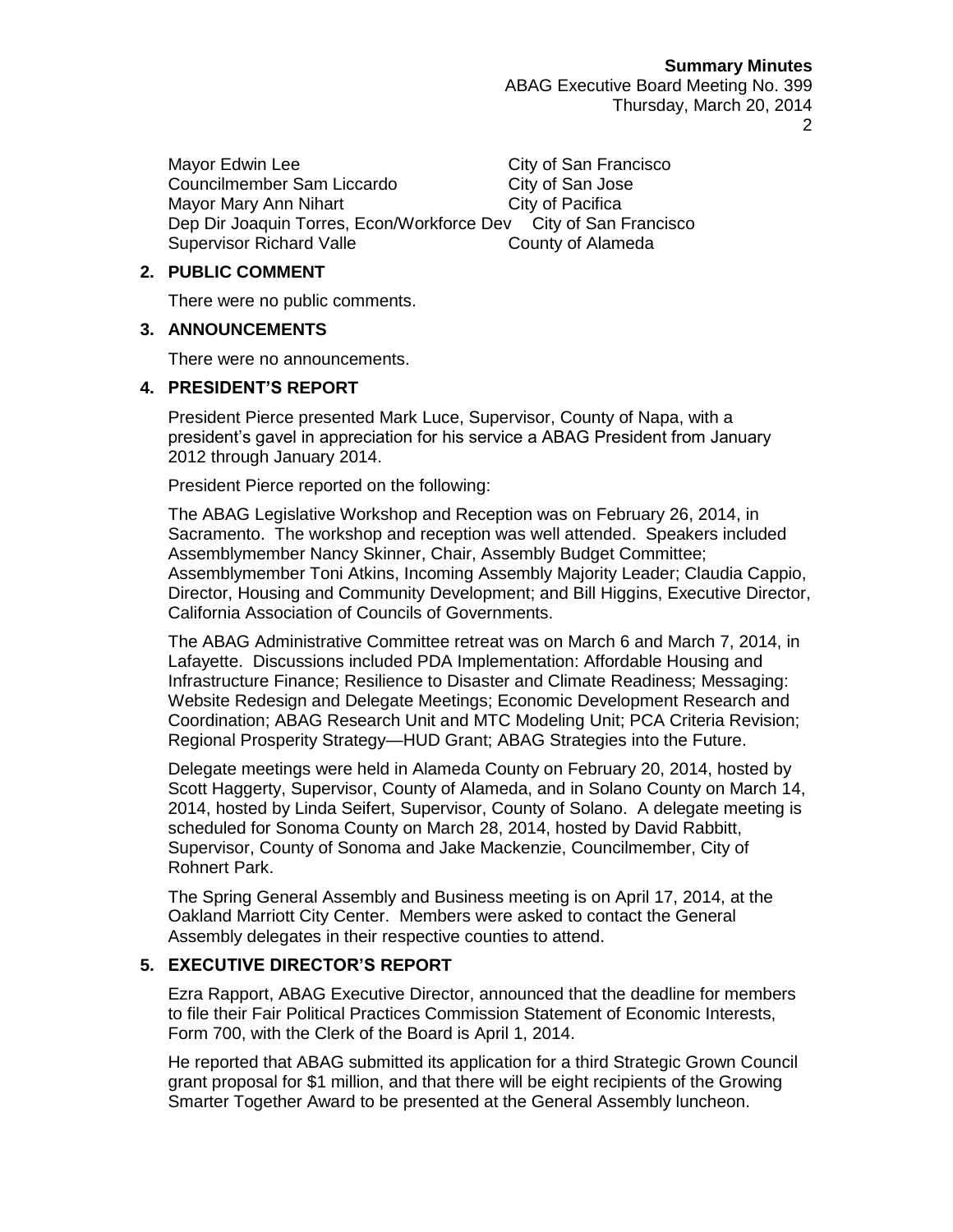# **6. CONSENT CALENDAR**

President Pierce recognized a motion by Scott Haggerty, Supervisor, County of Alameda, which was seconded by Pat Eklund, Councilmember, City of Novato, to approve the Consent Calendar.

There was no discussion.

The aye votes were: Batchelor, Bryant, Chavez, Drew, Eklund, Garcia, Gioia, Gupta, Haggerty, Harrison, Hudson, Luce, Mackenzie, Mitchoff, Pierce, Pine, Pirzynski, Rabbitt, Rice, Seifert, Slocum, Thorne.

The nay votes were: none.

Absent were: Brooks, Chu, McElhaney, Quan, Mar.

The motion passed unanimously.

#### **A. Approval of Executive Board Summary Minutes of Meeting No. 397 held on January 16, 2014 and Special Meeting No. 398 held on January 30, 2014**

Approved the summary minutes of special meeting No. 398 held on January 30, 2014.

#### **B. Ratification of Committee Appointments**

Ratified the following committee appointments.

#### Regional Planning Committee

Eric Mar, Supervisor, City and County of San Francisco (County) Tilly Chan, San Francisco Congestion Management Authority (City) Pradeep Gupta, Councilmember, City of South San Francisco (City) Carlos Romero, Director, Urban Ecology (Minorities/Equity) Warren Slocum, Supervisor, County of San Mateo (County)

San Francisco Bay Restoration Authority Governing Board Chair **Deferred** 

#### **C. Ratification of Application and Grant Agreement Approval for U.S. Environmental Protection Agency Grant for the Calcine Paved Roads Remediation Project under the San Francisco Bay Area Water Quality Improvement Funds**

Ratified the application and grant agreement approval for U.S. Environmental Protection Agency grant for the Calcine Paved Roads Remediation Project.

#### **D. Adoption of Resolution No. 03-14 to Establish a Labor Compliance Program for San Pablo Avenue Green Stormwater Spine Project**

Adopted Resolution No. 03-14 to establish a Labor Compliance Program for San Pablo Avenue Green Stormwater Spine Project.

#### **E. Adoption of Resolution No. 04-14 to Adopt the Integrated Regional Water Management Plan Update**

Adopted Resolution No. 04-14 to adopt the Integrated Regional Water Management Plan update.

#### **7. PRESENTATION ON PDA SHOWCASE OF MILPITAS**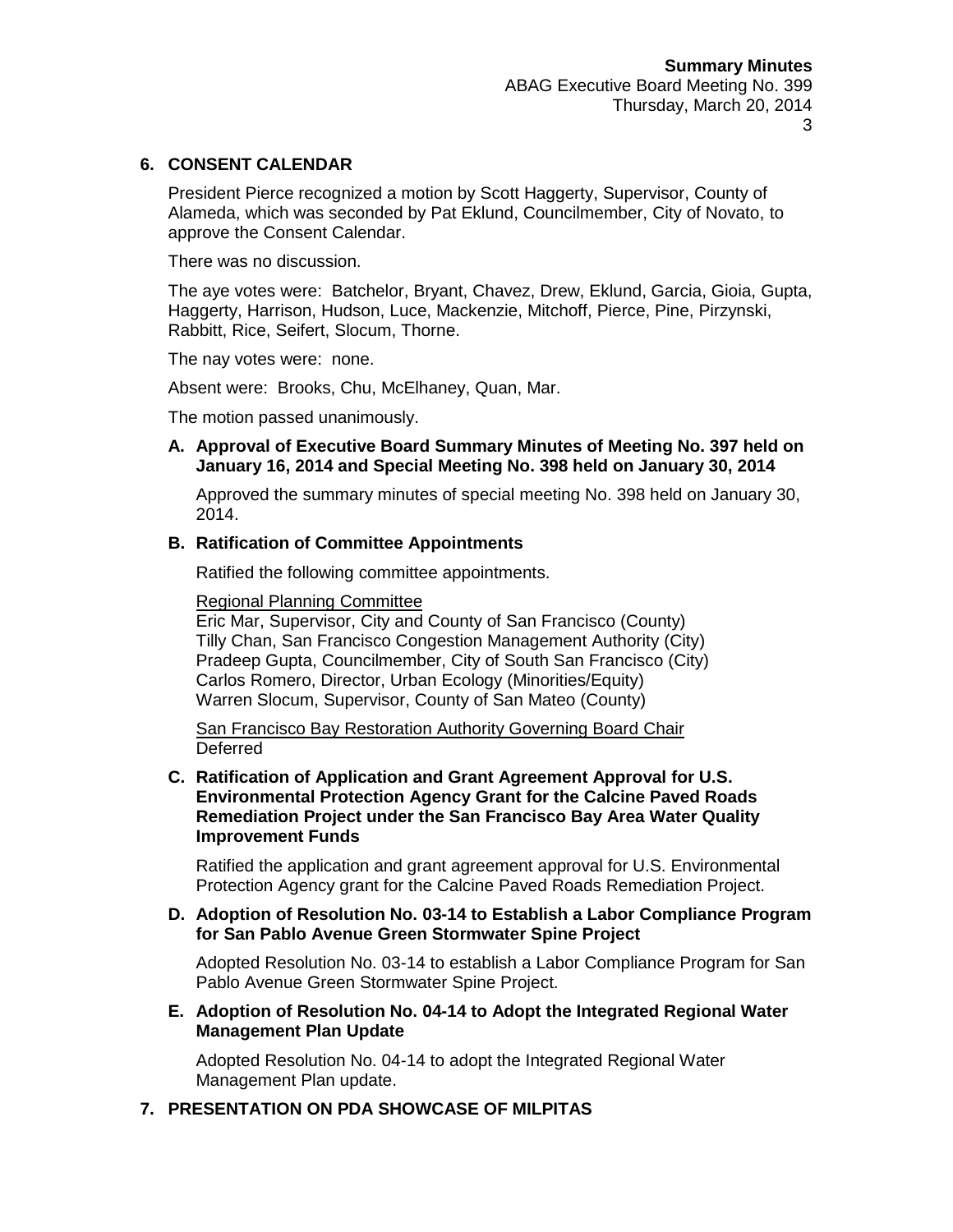Miriam Chion, ABAG Planning and Research Director, introduced a presentation on a PDA Showcase of Milpitas by Steve McHarris, Planning and Neighborhood Services Director, City of Milpitas, who presented recent trends, challenges, and opportunities in the city's Transit Area PDA, including an overview of General Plan land use map; transportation network; existing Specific Plans; the Milpitas Priority Development Area; and the Transit Area/Midtown Specific Plan Areas. He reviewed TASP density; existing, entitled and proposed projects; and PDA grant opportunities.

Members discussed density trends and density transfers in developments, and storm-water requirements, and impact fees.

# **8. REPORT ON HUD PROSPERITY GRANT—UPDATE**

Chion introduced Duane Bay, ABAG Assistant Planning Director, who gave a presentation on Preview of Framing of HUD Prosperity Grant, including an overview of housing, jobs, and equity; community partners; and Plan Bay Area implementation; the Regional Prosperity Plan organization; description of major projects and priorities; a schedule and next steps; and Administrative Committee guidance.

Members discussed federal jobs policies and impacts on local communities, low income populations and family self-sufficiency, displacement and gentrification, and progress of projects and project implementation.

# **9. PRESENTATION ON ROCKERFELLER FOUNDATION RESILIENT CITIES PROGRAM: CITY OF OAKLAND**

Rapport introduced Renee Domingo, Director of Emergency Services, City of Oakland, who gave a presentation on Oakland's resilience challenge focused on community-partnerships and social and economic equality, including Oakland's vision as a resilient city; opportunities for enhancing Oakland's profile and international network; Oakland's Chief Strategist and Resiliency Officer; the Rockefeller Foundation's efforts to drive urban resilience. She discussed resilience as a multi-faceted concept; Oakland's selection and the types of support that will be received; Oakland's Resilience Action Plan and its guiding principles, building blocks, outcomes, key partners; and programmatic next steps.

Members discussed retrofit funding.

#### **10. LEGISLATION AND GOVERNMENTAL ORGANIZATION COMMITTEE REPORT**

Committee Chair Scott Haggerty, Supervisor, County of Alameda, reported on Committee activities and requested Executive Board approval of Committee recommendations, including committee recommendations, as follows: AB 418 (Mullin), Local Government: Special Tax, Assessment, or Property-related Fee— Support; AB 1537 (Levine), General Plan Housing Element: Regional Housing Need—Support; AB 1690 (Gordon), Local Planning Housing Elements—Support; AB 1961 (Eggman), Land Use: Planning: Sustainable Farmland Strategy—Watch; AB 1970 (Gordon), California Global Warming Solutions act of 2006: Community Investment and Innovation Program—Support; AB 2008 (Quirk), Regional Transportation Plan: Sustainable Communities Strategy—Urban Freight—Watch; AB 2170 (Mullin), Joint Powers Authorities: Common Powers—Watch; SB 391 (DeSaulnier), California Homes and Jobs Act 2013—Support, If Amended; SB 792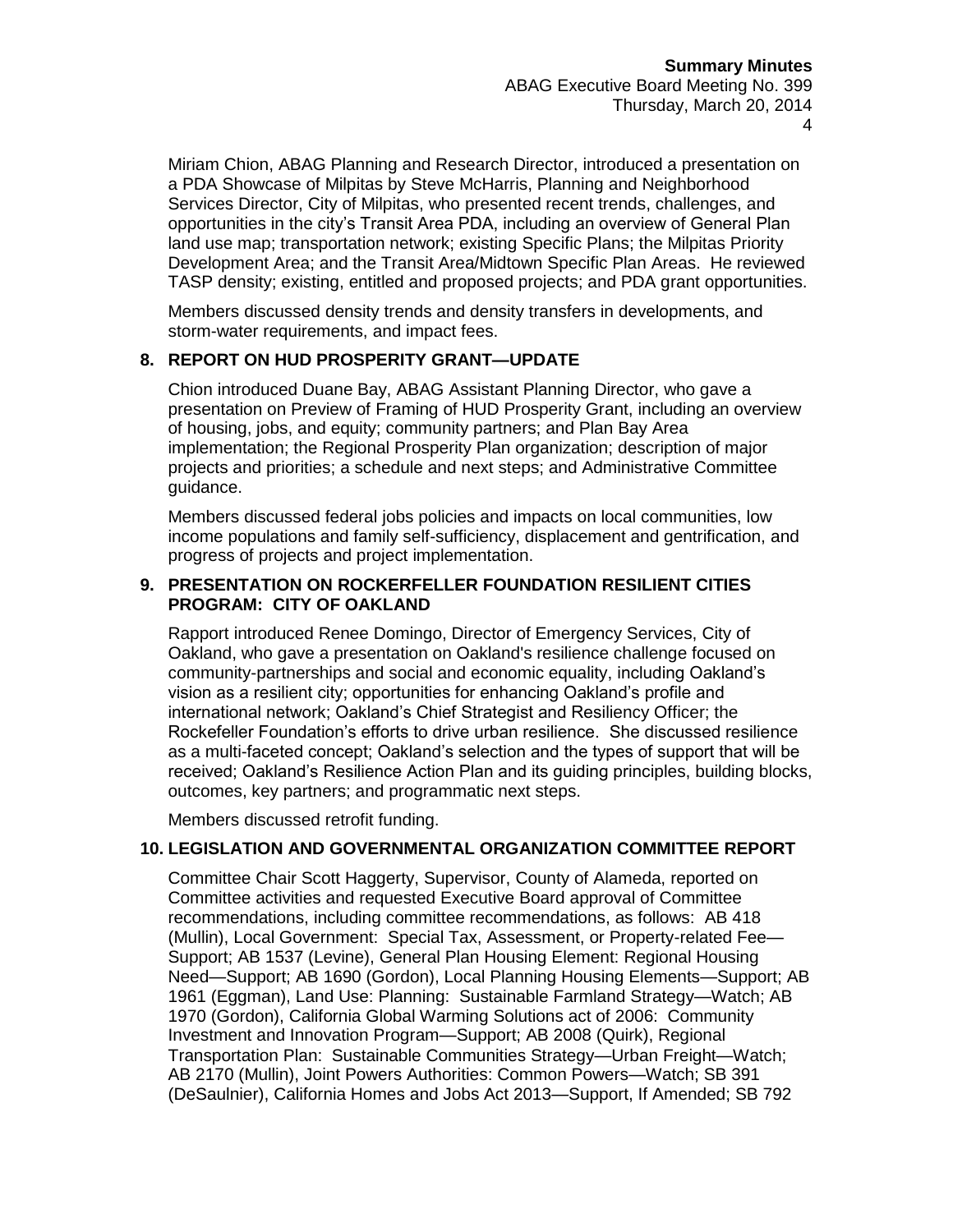(DeSaulnier), Regional Entities San Francisco Bay Area—Watch, Until Delegation Recommendation; SB 848 (Wolk), Safe Drinking Water, Water Quality, and Water Supply Act of 2014—Support; SB 1014 (Jackson), Pharmaceutical Waste: Home Generated—Support; SB 1077 (DeSaulnier), Vehicles: Vehicle-Miles-Traveled Charges—Watch; SB 1122 (Pavley), Sustainable Communities: Strategic Growth Council—Support; SB 1156 (Steinberg), California Carbon Tax Law of 2014—Watch. He thanked staff for their work on the Legislative Workshop and Reception.

Members discussed cell phone kill switch legislation.

President Pierce recognized a motion by Haggerty, which was seconded by Bill Harrison, Mayor, City of Fremont, to accept the committee report.

There was no discussion.

The aye votes were: Batchelor, Bryant, Chavez, Chu, Drew, Eklund, Garcia, Gupta, Haggerty, Harrison, Hudson, Luce, Mackenzie, Mar, McElhaney, Mitchoff, Pierce, Pine, Pirzynski, Quan, Rabbitt, Rice, Seifert, Slocum, Thorne.

The nay votes were: none.

Not present were: Gioia, Brooks.

The motion passed unanimously.

# **11. FINANCE AND PERSONNEL COMMITTEE REPORT**

Committee Chair Bill Harrison, Mayor, City of Fremont, reported on Committee activities and requested Executive Board approval of Committee recommendations, including the following: contract with independent auditor, Maze and Associates; review of financial reports for December 2013 and January 2014; year-to-date revenues and expenditures by major programs; proposed resolution fixing ABAG's contribution under the Public Employees Medical and Hospital Act for Employer; pension liabilities and prospective funding trends; and a closed session with no report.

President Pierce recognized a motion by Eklund, which was seconded by Dave Hudson, Vice Mayor, City of San Ramon, to accept the committee report.

There was no discussion.

The aye votes were: Batchelor, Bryant, Chavez, Chu, Drew, Eklund, Garcia, Gupta, Haggerty, Harrison, Hudson, Luce, Mackenzie, Mar, McElhaney, Mitchoff, Pierce, Pine, Pirzynski, Quan, Rabbitt, Rice, Seifert, Slocum, Thorne.

The nay votes were: none.

Not present were: Gioia, Brooks.

The motion passed unanimously.

President Pierce noted that a member of the public was present and video-recording the proceedings of the meeting and has been recoding the meetings of ABAG and MTC committees which are posted online.

#### **12. CLOSED SESSION**